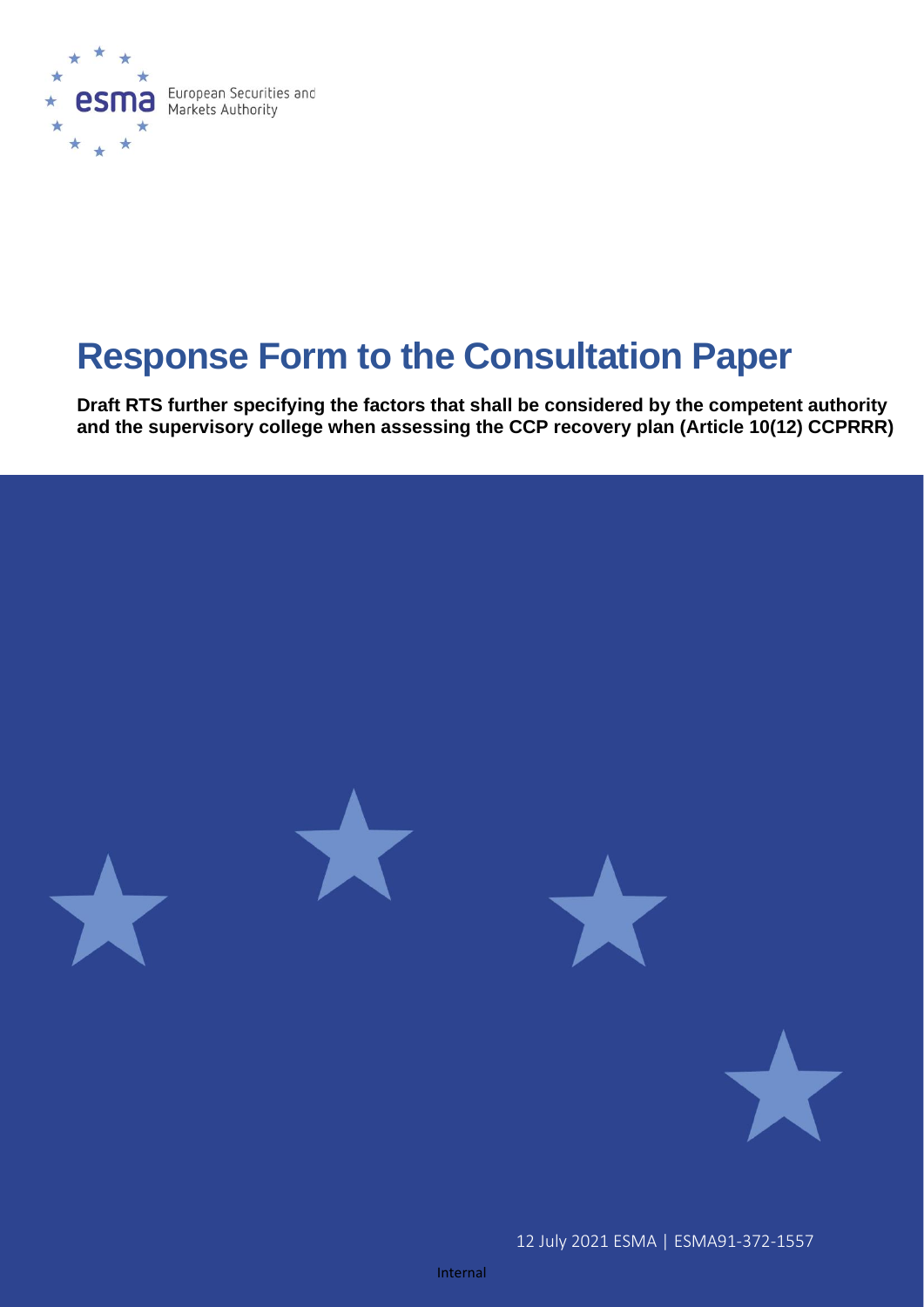### **Responding to this paper**

ESMA invites comments on all matters in this consultation paper and in particular on the specific questions summarised in Annex III. Comments are most helpful if they:

- respond to the question stated;
- indicate the specific question to which the comment relates;
- contain a clear rationale; and
- describe any alternatives ESMA should consider.

ESMA will consider all comments received by **20 September 2021.**

All contributions should be submitted online at [www.esma.europa.eu](http://www.esma.europa.eu/) under the heading 'Your input - Consultations'.

### **Instructions**

In order to facilitate analysis of responses to the Consultation Paper, respondents are requested to follow the below steps when preparing and submitting their response:

- 1. Insert your responses to the questions in the Consultation Paper in the present response form.
- 2. Please do not remove tags of the type <ESMA\_QUESTION\_FCTRS\_1>. Your response to each question has to be framed by the two tags corresponding to the question.
- 3. If you do not wish to respond to a given question, please do not delete it but simply leave the text "TYPE YOUR TEXT HERE" between the tags.
- 4. When you have drafted your response, name your response form according to the following convention: ESMA\_FCTRS\_nameofrespondent\_RESPONSEFORM. For example, for a respondent named ABCD, the response form would be entitled ESMA\_FCTRS\_ABCD\_RESPONSEFORM.
- 5. Upload the form containing your responses, in Word format, to ESMA's website [\(www.esma.europa.eu](http://www.esma.europa.eu/) under the heading "Your input – Open consultations"  $\rightarrow$ "Consultation on the factors that shall be considered by the competent authority and the supervisory college when assessing the CCP").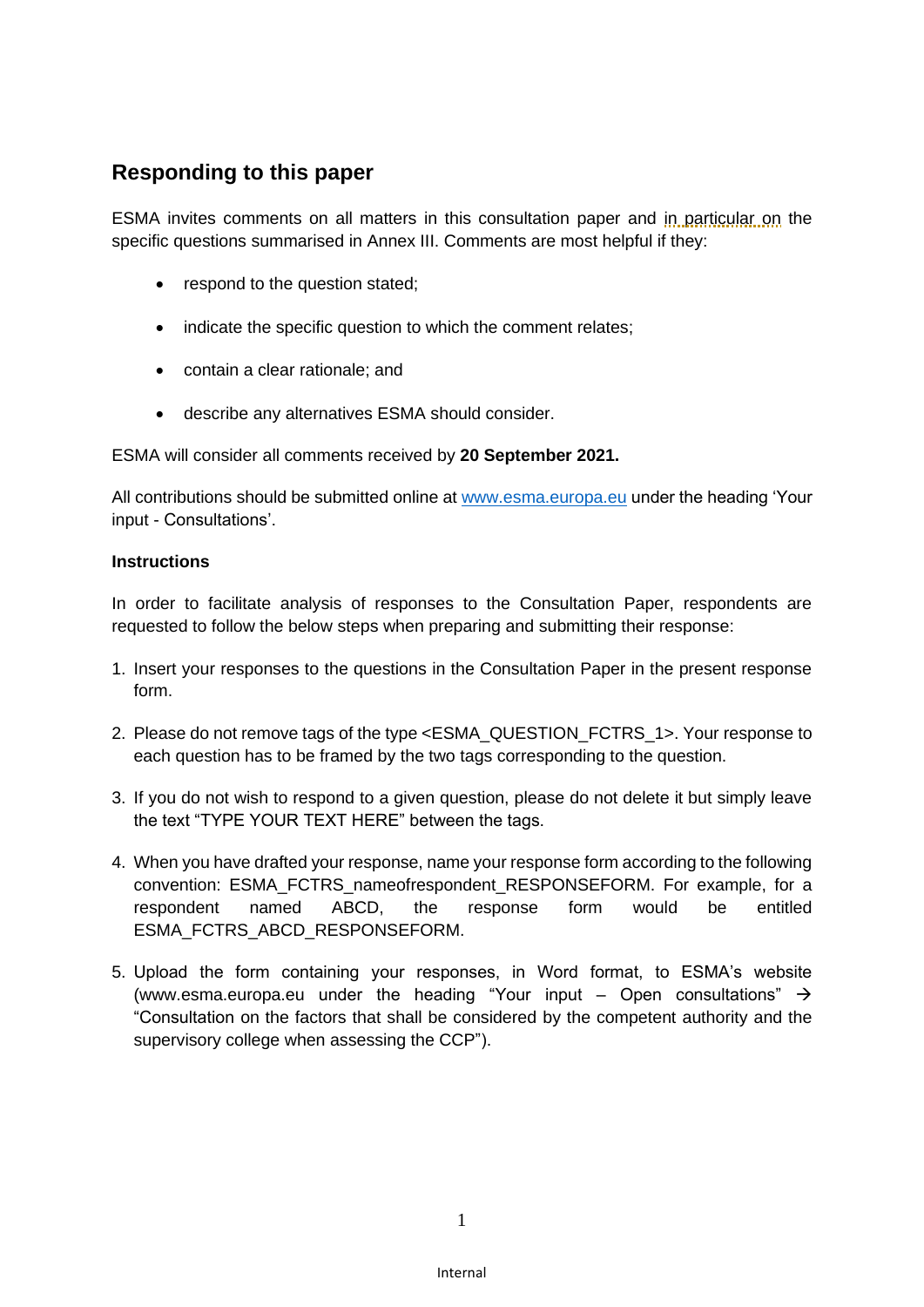### **Publication of responses**

All contributions received will be published following the close of the consultation, unless you request otherwise. Please clearly and prominently indicate in your submission any part you do not wish to be publicly disclosed. A standard confidentiality statement in an email message will not be treated as a request for non-disclosure. A confidential response may be requested from us in accordance with ESMA's rules on access to documents. We may consult you if we receive such a request. Any decision we make not to disclose the response is reviewable by ESMA's Board of Appeal and the European Ombudsman.

### **Data protection**

Information on data protection can be found at [www.esma.europa.eu](http://www.esma.europa.eu/) under the heading Legal [Notice.](http://www.esma.europa.eu/legal-notice)

#### **Who should read this paper?**

All interested stakeholders are invited to respond to this consultation. In particular, this paper may be specifically of interest for EU central counterparties, clearing members and clients of clearing members.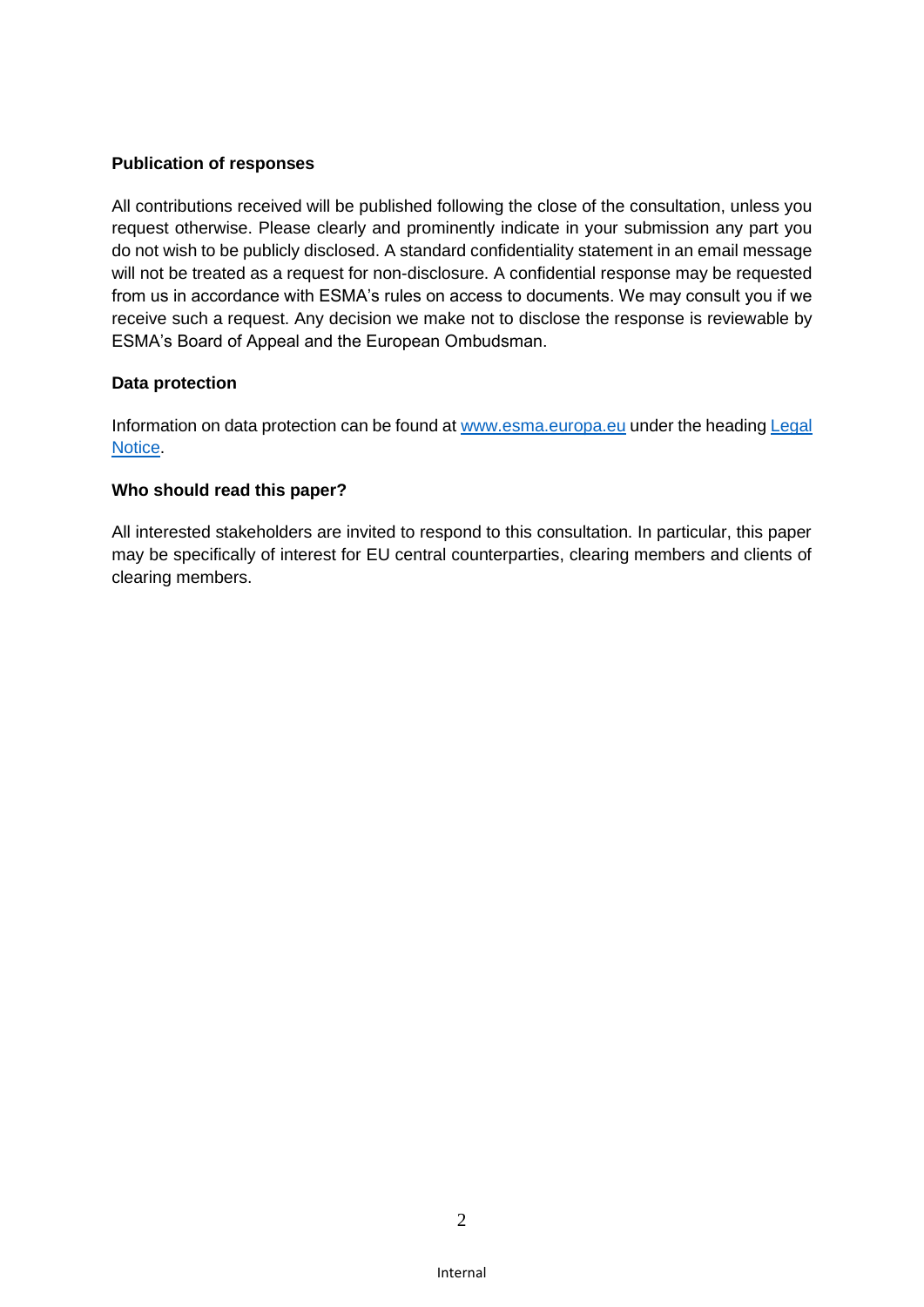## **General information about respondent**

| Name of the company / organisation   | Eurex Clearing              |
|--------------------------------------|-----------------------------|
| Activity                             | <b>Central Counterparty</b> |
| Are you representing an association? | $\Box$                      |
| Country/Region                       | Germany                     |

## **Introduction**

### *Please make your introductory comments below, if any*

### <ESMA\_COMMENT\_FCTRS\_00>

Eurex Clearing appreciates the opportunity to provide feedback to the Draft RTS further specifying the factors that shall be considered by the competent authority and the supervisory college when assessing the CCP recovery plan.

We agree overall with the proposed factors to be used for the assessment of Recovery Plans and have only some comments in relation to Articles 7, 10(b), 11(b), and 15(a) as well as (b) of the draft RTS asking for clarifications.

Please also note in this context that we provided responses as well to the consultations on the guidelines for recovery plan indicators and scenarios.

We trust our comments are considered a useful contribution to the specification of the new CCP RR regime ensuring an effective implementation. Eurex Clearing remains at the disposal of ESMA for any questions and additional feedback

<ESMA\_COMMENT\_FCTRS\_00>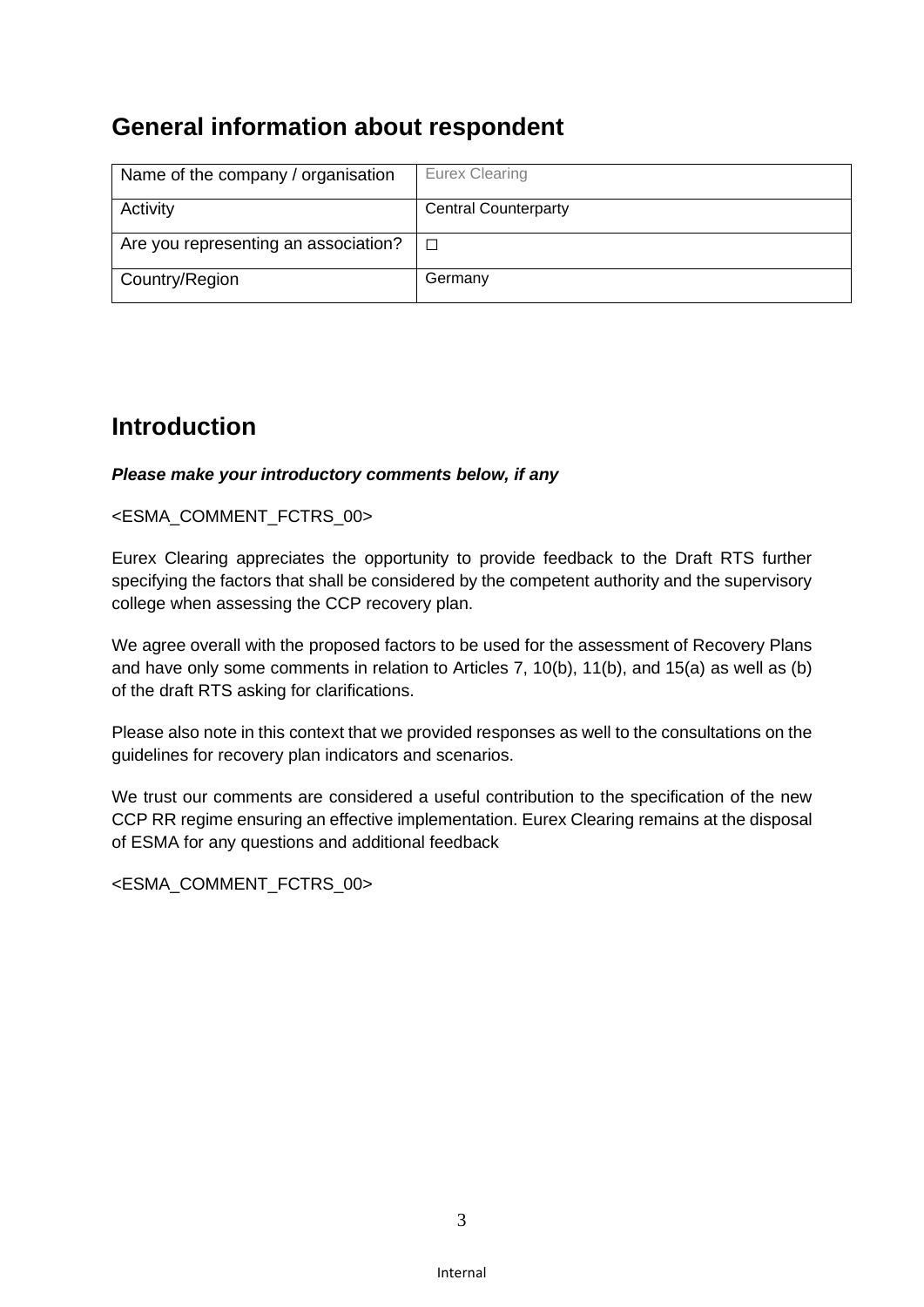### **Questions**

 $O<sub>1</sub>$ : Do you agree with the proposed list of elements (as further specified in the RTS) to be taken into consideration under point (a) of Article 10(3) of CCPRRR?

### <ESMA\_QUESTION\_FCTRS\_01>

We agree that CCPs are able to assess these elements to a certain extent, but we would like to note that CCPs can only do so based on the limited amount of information that other CCPs make publicly available. Regarding lit. a of Article 7 of the RTS, for example, it is of course possible for a CCP to verify against the ESMA register whether other CCPs are authorised or recognised under EMIR to provide equivalent services. However, the mere fact of being authorised or recognised and being involved in the clearing of equivalent products does not mean that another CCP necessarily has the technical and operational capacity to actually take on additional clearing business, and the CCP drawing up its recovery plan would have few other avenues available to it to find this information. We would therefore ask that the requirements in Article 7 be explicitly restricted to information that could reasonably be known by the CCP in question.

<ESMA\_QUESTION\_FCTRS\_01>

 $O<sub>2</sub>$ : Would you add any additional elements and/or delete any? If so, please justify.

<ESMA\_QUESTION\_FCTRS\_02>

TYPE YOUR TEXT HERE

<ESMA\_QUESTION\_FCTRS\_02>

 $O3$ : Do you agree with the proposed list of elements (as further specified in the RTS) to be taken into consideration under point (b) of Article 10(3) of CCPRRR?

### <ESMA\_QUESTION\_FCTRS\_03>

In relation to Article 10(b), we would ask that ESMA define more precisely what it means by "financial resources exchanged," as the nature and maturity of these exchanges significantly affect the risks inherent in the links between the CCP and its counterparties. We would also appreciate more precision regarding the types of 'financial resources' that should be counted for this purpose. For example, it is unclear to us whether standing credit facilities would be counted by the total available amount from the point where they are opened, even when the outstanding balance is 0, or only when and to the extent that they are drawn, or in some other manner.

Regarding Article 11(b), we would note that CCPs can only do this up to a certain point. A CCP can, of course, design the measures that may have a financial impact on its clearing members in such a way that the clearing member's potential liability is calculable. In addition, the functioning and triggers for these measures can and should be communicated to the clearing members in a transparent manner, including through the CCP's rulebook, and a CCP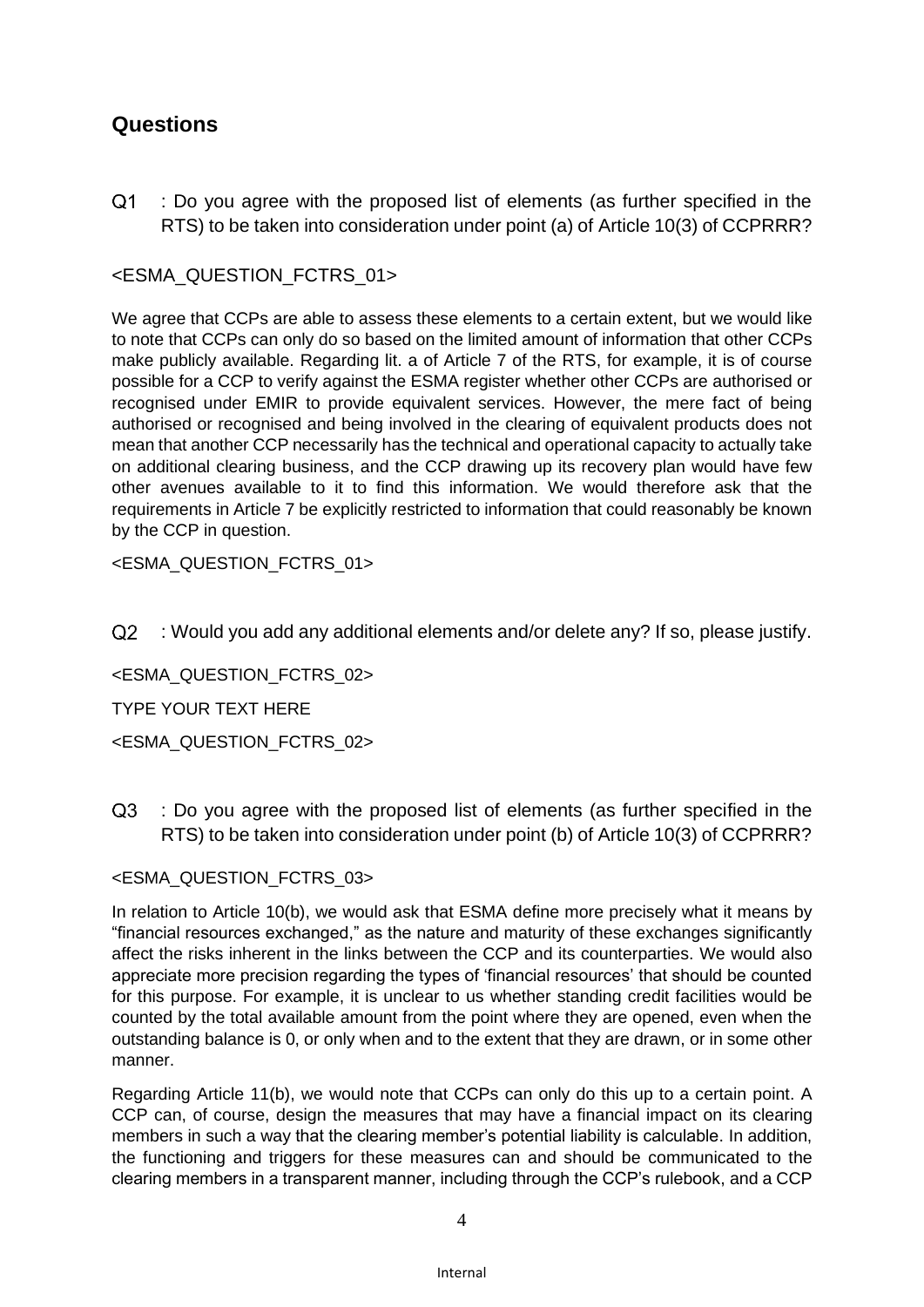can also assist its clearing members in communicating this information to their clients. However, once that has been done, it is the responsibility of the clearing members and their clients to ensure that they can meet these pre-defined and transparent obligations. It is also not possible for a CCP to comprehensively analyse whether the application of its recovery tools might impact the stability of its clearing members or their clients, as the CCP does not have complete information on the financial situation of the clearing members or their clients.

#### <ESMA\_QUESTION\_FCTRS\_03>

#### $Q4$ : Would you add any additional elements and/or delete any? If so, please justify.

### <ESMA\_QUESTION\_FCTRS\_04>

We would ask that ESMA consider providing some clarifications to these elements; please see our response to Question 3.

### <ESMA\_QUESTION\_FCTRS\_04>

 $Q5$ : Do you agree with the proposed list of elements (as further specified in the RTS) to be taken into consideration under point (c) of Article 10(3) of CCPRRR?

#### <ESMA\_QUESTION\_FCTRS\_05>

Article 15(a) and (b) of the draft RTS refer respectively to 'voluntary contributions' and 'calls for resources, whether voluntary or not'. This has two potential meanings:

(1) That contributions made by clearing members in response to the use of one or more of the recovery tools are voluntary. We would respond that, where a CCP does choose to implement any or all of the recovery tools provided for in the Regulation, the contributions received due to the exercise of those tools would not be 'voluntary': Since any recovery tools a CCP opts to use must be implemented in the CCP's rulebook (Article 9(20)), they are contractual obligations on clearing members and therefore mandatory. (2) That the CCP has the discretion to voluntarily implement any or all of the recovery tools as it sees fit, and that the implementation of the recovery tools is therefore 'voluntary' on the part of the CCP. We would find this meaning problematic, since a requirement for competent authorities to assess a CCP's recovery plan against criteria regarding the implementation of recovery tools puts considerable pressure on the CCP to have implemented those tools. The Level 1 text is clear that the implementation of any or all of the recovery tools provided for in the Regulation is at the discretion of the CCP: Article 9(10) in conjunction with paragraph (4) of Section A of the Annex refers to a number of loss and position allocation tools that CCPs '*may'* implement in their rulebooks, i.e., there is no requirement that CCPs *must* implement any or all of these specific tools in their rulebooks for use in recovery. Regarding the recovery cash calls and VMGH in particular, paragraph 4 states that 'loss allocation actions *may* include recovery cash calls and a reduction in the value of gains payable by the CCP to non-defaulting clearing members'. If a CCP's decision to implement or not implement these tools were to become one of the factors against which its recovery plan is assessed, it would effectively introduce a requirement for CCPs to implement the recovery tools, which we believe is not fully consistent with the Level 1 text.